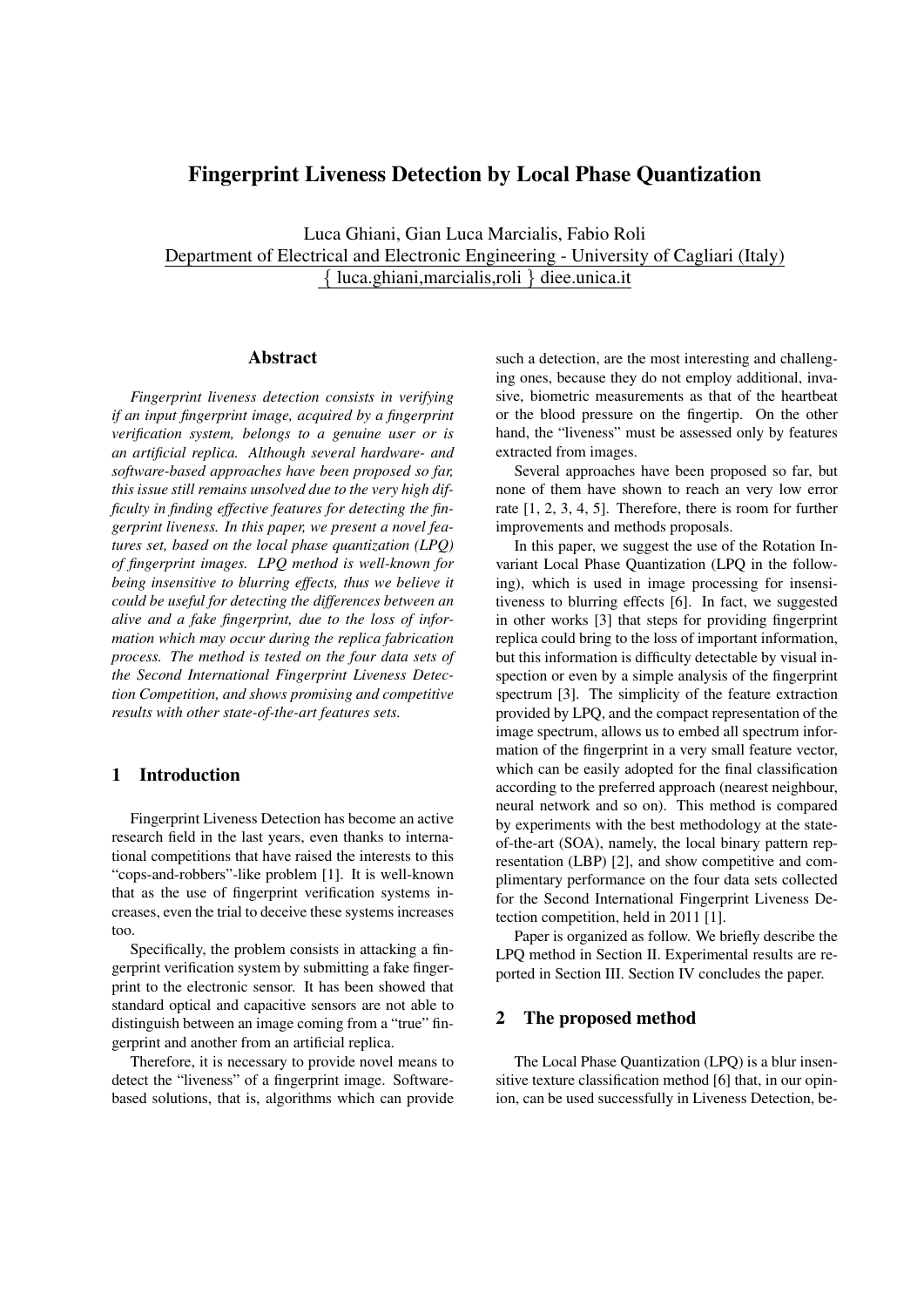cause it is able to represent all spectrum characteristics of images in a very compact feature representation, thus avoiding redundant or blurred information. The use of this algorithm represents a step-ahead with respect to our previous work where a simple spectrum analysis showed some benefits but was not effective enough to detect the fingerprint liveness [3]. Therefore, the main reason of proposing this approach is to point out the spectrum differences between a "live" fingerprint and a "fake" one. Since different fingerprint orientations may arise on a sensor surface, we adopt the rotation invariant extension of LPQ.

Image blurring  $q(x)$  can be expressed by a 2-D convolution between the original image  $f(\mathbf{x})$  and the point spread function (PSF) of the blur  $h(\mathbf{x})$ , where the vector  $\bf{x}$  represents the coordinates  $(x, y)$ . In the frequency domain, the convolution become the product:  $G(\mathbf{u}) = F(\mathbf{u}) \cdot H(\mathbf{u})$ , where **u** is the frequency and  $G(\mathbf{u})$ ,  $F(\mathbf{u})$ , and  $H(\mathbf{u})$  are discrete Fourier transforms (DFT). If we just consider the phase of the spectrum, we obtain the sum:  $\angle G = \angle F + \angle H$ .

If the PSF is centrally symmetric,  $\angle H \in \{0, \pi\}$  as the Fourier transform  $H$  is always real and, usually, its shape is close to a Gaussian or a sinc function, hence H is positive at low frequency values. In that frequency interval,  $\angle H = 0$  and  $\angle G = \angle F$  proving that the phase is a blur invariant.

For every pixel  $x$ , we compute the local spectra using a short term Fourier transform (STFT) in the local neighborhood  $N_x$  (defined by a rectangular window function  $\omega_R$ ), obtaining:

$$
F(\mathbf{u}, \mathbf{x}) = \sum_{\mathbf{y}} f(\mathbf{y}) \omega_R (\mathbf{y} - \mathbf{x}) e^{-j2\pi \mathbf{u}^T \mathbf{y}} \qquad (1)
$$

That is a blur-insensitive representation, with four low frequency components:  $\mathbf{u}_1 = [a, 0]^T$ ,  $\mathbf{u}_2 = [0, a]^T$ ,  $\mathbf{u}_3 = [a, a]^T$ ,  $\mathbf{u}_4 = [a, -a]^T$ , only if *a* is small enough to satisfy  $H(u_i) > 0$ . For each point *x* we can write:

$$
\mathbf{F}(\mathbf{x}) = [F(u_1, \mathbf{x}), F(u_2, \mathbf{x}), F(u_3, \mathbf{x}), F(u_4, \mathbf{x})] \quad (2)
$$

Given the vector  $G(x) = [Re{F(x)}, Im{F(x)}]$ , from his *j*-th component  $q_i$ :

$$
q_j = \begin{cases} 1, & \text{if } g_j \ge 0 \\ 0, & \text{otherwise} \end{cases}
$$
 (3)

We can write these eight binary coefficients in the form of an integer value included between 0 and 255 through:

$$
F_{LPQ}(\mathbf{x}) = \sum_{j=1}^{8} q_j 2^{j-1}
$$

From all of these values (one for every pixel of the image), we obtain an histogram that can be represented as a 256 features vector.

In the rotation invariant version of LPQ we take advantage of the fact that, given a rotation matrix  $\mathbf{R}_{\theta}$ , the Fourier transform of a rotated function is the Fourier transform of the original function rotated by  $\mathbf{R}_{\theta}$ . Instead of a rectangular window, we use a circular Gaussian one and the coefficients of the local spectra (1) on a radius *r* around the point  $x' = R_{\theta}x$  are calculated at frequen- ${\bf c}$ ies  ${\bf v}_i = r[cos(\phi_i)sin(\phi_i)]^T$ , with  $\phi_i = 2\pi i/M$  and  $i = 0, ..., M - 1.$ 

From the vector  $V(x) = [F(v_0, x), ..., F(v_{M-1}, x)],$ we calculate  $C(x) = Im{V(x)}$  and then we extract the characteristic orientation  $\xi(x) = \angle b(x)$  from the complex moment:

$$
b(x) = \sum_{i=0}^{M-1} c_i e^{j\varphi_i}
$$
 (4)

Instead of (2), we use the oriented frequency coefficients:

$$
F_{\xi}(\boldsymbol{u}, \boldsymbol{x}) = \sum_{y} f(\boldsymbol{y}) \omega_R (R_{\xi(x)}^{-1}(\boldsymbol{y} - \boldsymbol{x})) e^{-j2\pi \boldsymbol{u}^T R_{\xi(x)}^{-1} \boldsymbol{y}}
$$

If we apply a rotation, the position of the coefficients changes, but the 256-value histogram is the same (rotation invariant LPQ).

## 3 Experimental Results

We used the four data sets collected for the Second International Fingerprint Liveness Detection Competiion (LivDet11 [1]).

Each data set consists in 2,000 live and 2,000 fake fingerprints, collected by four electronic sensors (Biometrika, Sagem, Digital Persona, Italdata). Fake fingerprints have been provided by using the consensual method over more than fifty volunteers. Briefly, the consensual method is made up of the following steps:

- the volunteer release his fingerprint on a mould of plasticine- or silicon-like material;
- *•* a liquid silicon rubber, gelatine, latex, is dripped over the mould;
- after a certain time interval, this cast in removed from the mould, and can be used as fingerprint replica.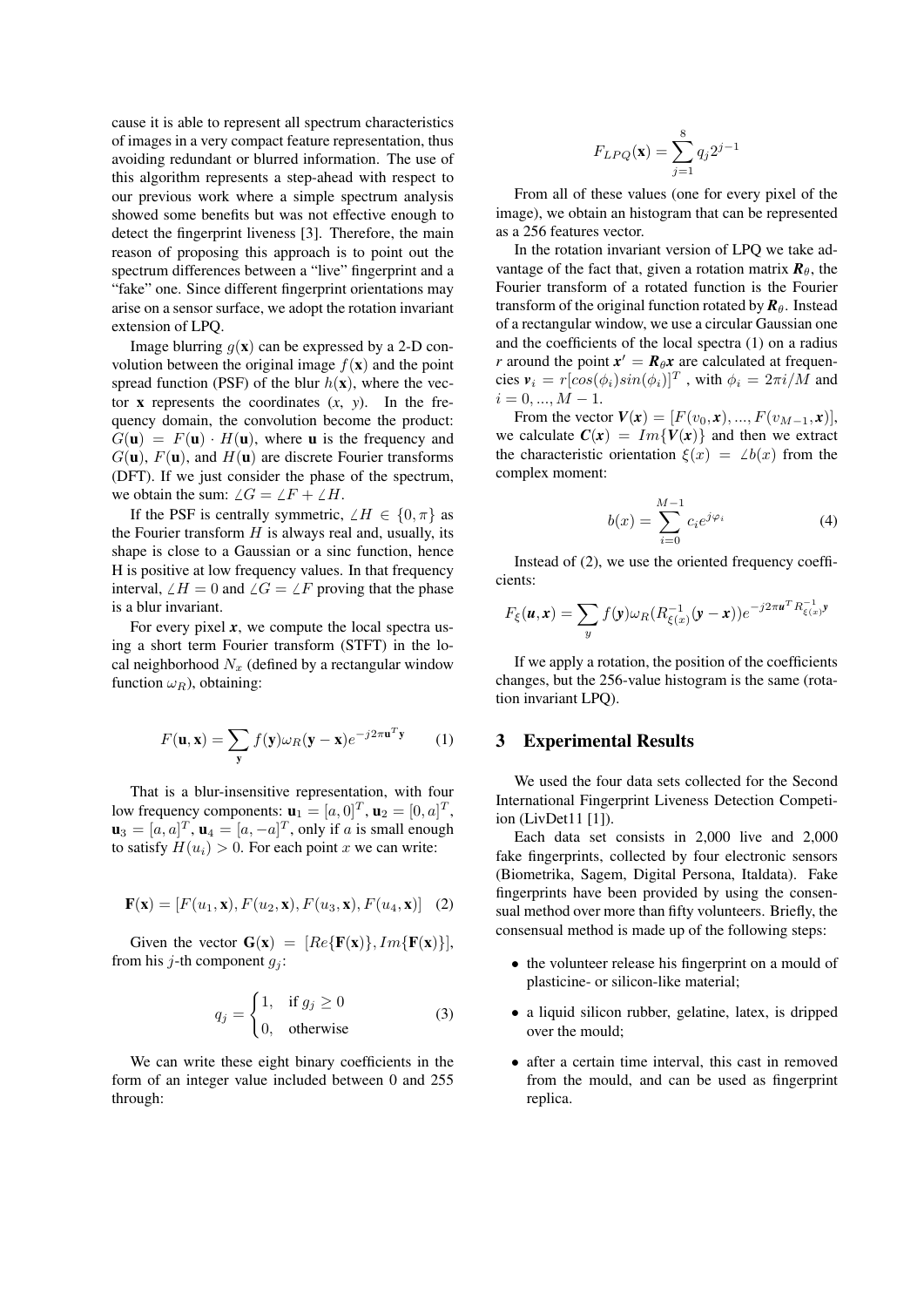According to the LivDet2011 protocol, we used the first 2,000 images for training the classifier, and the remaining 2,000 for testing the algorithms performance.

Adopted classifier is a linear Support Vector Machine. We reported the best results we obtained on the test set for each feature extraction algorithm.

We compared our results with four SOA features sets for fingerprint liveness detection: Power Spectrum [3], Pores Detection [4], Local Binary Pattern [2], and the best wavelet-based features, namely, the Curvelet-based ones [5]. Each algorithm is based on a different principle with respect to ours, expect for [3]. Due to the lack of space, we can't describe in detail each algorithm, but Pores Detection is based on localizing the third-level features from the fingerprint images, a very difficult task, whilst Local Binary Pattern and Curvelet are typical textural approaches, even if they extract this information in two different ways.

Table 1 reports the Equal Error Rate, that is, the error rate given by the threshold value for which the False Positive Rate (the percentage of misclassified live fingerprints) is equal to the percentage of the False Negative Rate (the percentage of misclassified fake fingerprints). It is evident the strong performance difference between LPQ (the proposed method) and LBP with respect to the other ones. The Curvelet transform exhibits an intermediate level of performance but can be less effective than using the Pores Detection method if these third-level feature are "easier" to locate.

Anyway, LPQ and LBP methods are concurrent in giving the best EER in all cases and finally exhibit the same average EER, even if LPQ allows a more robust average result due to the lower value of standard deviation.

This is confirmed by ROC curves reported in Figs. 1. LBP and LPQ overtake each other, depending on the sensor images. This suggests a possible complementarity among these methods. In order to see if this is confirmed at least by a trivial experiment, we computed the simple average among the outputs of SVMs trained separately on the four data sets, and get the relative EERs, reported in the last row of Table 1. Worth noting, the less is the performance difference, the more is the improvement obtained by fusion. This effect clearly shows that the complementarity among these algorithms exists and is worthy to be studied in depth.

## 4 Conclusions

In this paper, we proposed a novel features set based on a textural analysis of the images spectrum, named Rotation Invariant Local Phase Quantization, for fingerprint liveness detection.

Preliminary experiments on the four LivDet2011 dataset, showed promising results. In particular, our method has shown to be strongly competitive, and, more, complimentary, with the best feature set at SOA, namely, the one based on the local binary patterns.

Future work will include larger experiments on novel fingerprint images, and also a depth study about the complementarity between the proposed method and other ones at the state-of-the-art.

## Acknowledgments

This work was partly supported by the Tabula Rasa project, 7th FRP of the European Union (EU), grant agreement number: 257289; by the PRIN 2008 project Biometric Guards - Electronic guards for protection and security of biometric systems funded by the Italian Ministry of University and Scientific Research (MIUR).

## References

- [1] D. Yambay, *et al.*, LivDet 2011 Fingerprint Liveness Detection Competition 2011, 5th IAPR/IEEE Int. Conf. on Biometrics (ICB 2012), in press.
- [2] S.B. Nikam, and S. Aggarwal, Local binary pattern and wavelet-based spoof fingerprint detection, *Int. J. of Biometrics*, 1 (2) 141-159, 2008.
- [3] P. Coli, G.L. Marcialis, and F. Roli, Power spectrum-based fingerprint vitality detection, IEEE Int. Work. on Automatic Identification Advanced Technologies (AutoID 2007), DOI: 10.1109/AU-TOID.2007.380614.
- [4] G.L. Marcialis, F. Roli, and A. Tidu, Analysis of Fingerprint Pores for Vitality Detection, Proc. of 20th IEEE/IAPR International Conference on Pattern Recognition (ICPR 2010), DOI: 10.1109/ICPR.2010.321.
- [5] S.B. Nikam, and S. Aggarwal, Fingerprint liveness detection using Curvelet energy and Co-occurence Signatures, Int. Conf. on Computer Graphics, Imaging, and Visualization (CGIV 2008), DOI: 10.1109/CGIV.2008.9.
- [6] J. Heikkila, and V. Ojansivu, Methods for local phase quantization in blur-insensitive image analysis, Int. Workshop on Local and Non-Local Approximation in Image Processing (LNLA 2009), DOI: 10.1109/LNLA.2009.5278397.